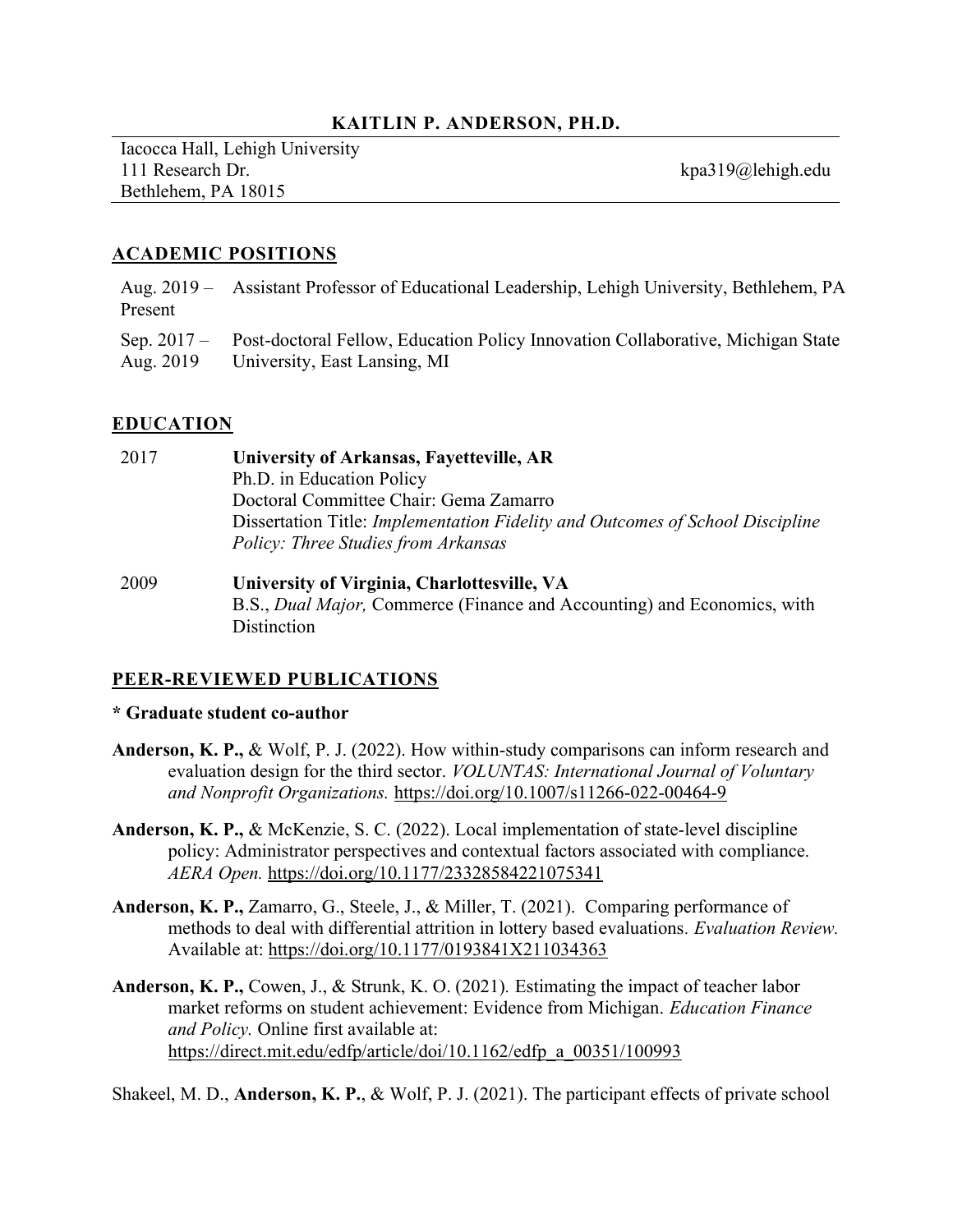vouchers around the globe: a meta-analytic and systematic review. School Effectiveness and School Improvement. Available at: https://doi.org/10.1080/09243453.2021.1906283

- Anderson, K. P. (2020) The relationship between inclusion, absenteeism, and disciplinary outcomes for students with disabilities. Educational Evaluation and Policy Analysis, 43(1), pp. 32-59. Available at: https://doi.org/10.3102/0162373720968558
- Anderson, K. P. & Nagel, J.\* (2020). Crossing over? The implications of reform to the traditional public school labor market for charter school teachers. Journal of School Choice. Available at: https://doi.org/10.1080/15582159.2020.1718955
- Anderson, K. P. (2019). Academic, attendance, and behavioral outcomes of a suspension reduction policy: Lessons for school leaders and policy makers. *Educational* Administration Quarterly, 56(3), pp. 435-471. Available at: https://doi.org/10.1177/0013161X19861138
- Anderson, K. P., Ritter, G. W., & Zamarro, G. (2019). Understanding a vicious cycle: The relationship between student discipline and student academic outcomes. Educational Researcher, 48(5), 251-262. Available at: https://doi.org/10.3102/0013189X19848720
- Anderson, K. P., Egalite, A. J., & Mills, J. N. (2019). Discipline reform: The impact of a statewide ban on suspensions for truancy. Journal of Education for Students Placed at Risk (JESPAR). Available at: https://doi.org/10.1080/10824669.2018.1537794
- Anderson, K. P. (2018). Inequitable compliance: Implementation failure of a statewide student discipline reform. Peabody Journal of Education, 93(2), 244-263. Available at: https://doi.org/10.1080/0161956X.2018.1435052
- Anderson, K. P. (2018). The politics of school discipline: A quantitative analysis of the legalization and use of corporal punishment in the United States. Journal of Public Management and Social Policy, 24(2). Available at: https://digitalscholarship.tsu.edu/jpmsp/vol24/iss2/6/
- Anderson, K. P., & Ritter, G. W. (2018). Do school discipline policies treat students fairly? Evidence from Arkansas. Educational Policy. Available at: https://doi.org/10.1177/0895904818802085
- Ritter G. W. & Anderson, K. P. (2018). Examining disparities in student discipline: Mapping inequities from infractions to consequences. Peabody Journal of Education, 93(2), 161- 173. Available at: https://doi.org/10.1080/0161956X.2018.1435038
- Anderson, K. P. (2017). Evidence on charter school practices related to student enrollment and retention. Journal of School Choice, 11(4), 527-545. Available at: https://www.tandfonline.com/doi/full/10.1080/15582159.2017.1395614
- Foreman, L. M., Anderson, K. P., Ritter, G. W., & Wolf, P. J. (2017). Using 'broken lotteries' to check the validity of charter school evaluations using matching designs. *Educational* Policy. Available at: https://doi.org/10.1177/0895904817741543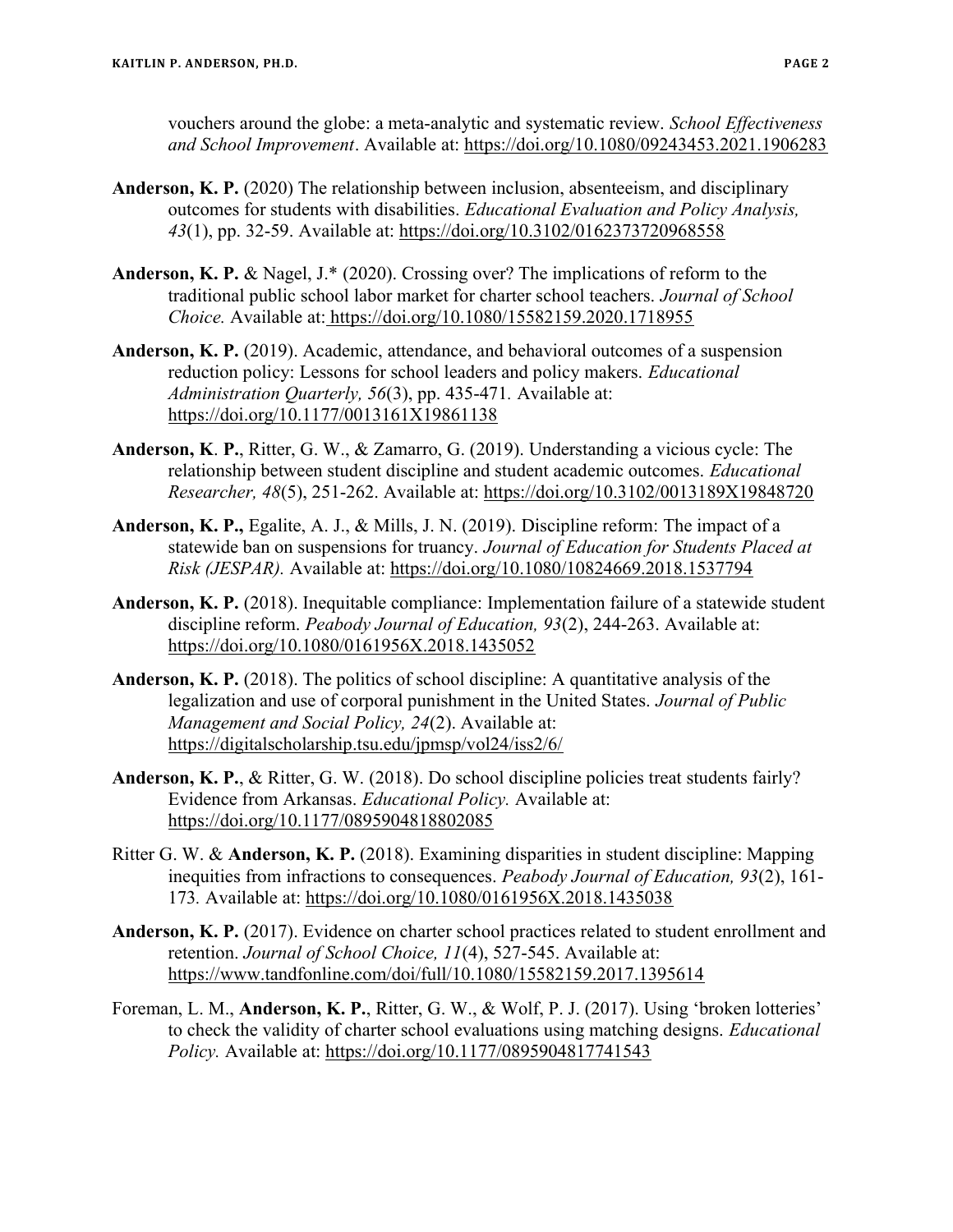Anderson, K. P., & Ritter, G. W. (2017). Disparate use of exclusionary discipline: Evidence on inequities in school discipline from a U.S. state. Education Policy Analysis Archives, 25(49). Available at: http://epaa.asu.edu/ojs/article/view/2787

## POLICY REPORTS AND BRIEFS

#### \* Graduate student co-author

- Anderson, K. P., & McKenzie, S. (2021). Arkansas student discipline report. Arkansas Education Report, 18(10). Office for Education Policy, University of Arkansas. Available at: http://www.officeforeducationpolicy.org/downloads/2021/09/18-10\_2020-arkansasdiscipline-report.pdf
- Anderson, K. P., & McKenzie, S. (2019). Arkansas student discipline report. Arkansas Education Report, 17(4). Office for Education Policy, University of Arkansas. Available at: http://www.officeforeducationpolicy.org/downloads/2021/09/17-4\_-arkansasdiscipline-report.pdf
- Anderson, K. P. (2019). What Proactive School and District Policies/Practices Can Best Promote a Positive School Climate and Reduce the Need for Student Disciplinary Referrals? The Answer Lab at USC Rossier. Available at: https://theanswerlab.rossier.usc.edu/wp-content/uploads/2019/10/brief1.pdf
- Edwards, D. S.\*, Anderson, K., & Mohr, E. (2019). Transportation, Choice and Parental Priorities: An Analysis of Detroit's GOAL Line Program. Michigan State University, Education Policy Innovation Collaborative. Available at: https://epicedpolicy.org/transportation-choice-and-parental-priorities-an-analysis-ofdetroits-goal-line-program/
- Anderson, K. P. (2018). Arkansas student discipline report. Arkansas Education Report, 16(2). Office for Education Policy, University of Arkansas. Available at: http://www.officeforeducationpolicy.org/downloads/2018/09/arkansas-student-disciplinereport.pdf
- Ritter, G. W., Wolf, P. J., Anderson, K. P., Foreman, L., Rhinesmith, E., & Swanson, E. (2016). Arkansas Charter School Program Evaluation: School Years 2011-12 Through 2013-14. Office for Education Policy, University of Arkansas.
- Office for Education Policy (Contributed as Lead Author). (March 2015). The Waivers Sought by Arkansas Charters: Should They be Extended to All? Office for Education Policy, University of Arkansas. Available at: http://www.officeforeducationpolicy.org/thewaivers-sought-by-arkansas-charters-should-they-be-extended-to-all/
- Office for Education Policy (Contributed as Lead Author). (October 2014). Charter Schools Facilities Funding. Office for Education Policy, University of Arkansas. Available at: http://www.officeforeducationpolicy.org/wp-content/uploads/Charter-School-Facilities-Funding.pdf
- Office for Education Policy (Contributed as Lead Author). (August 2014). 2013-14 Arkansas Test Results. Office for Education Policy, University of Arkansas. Available at: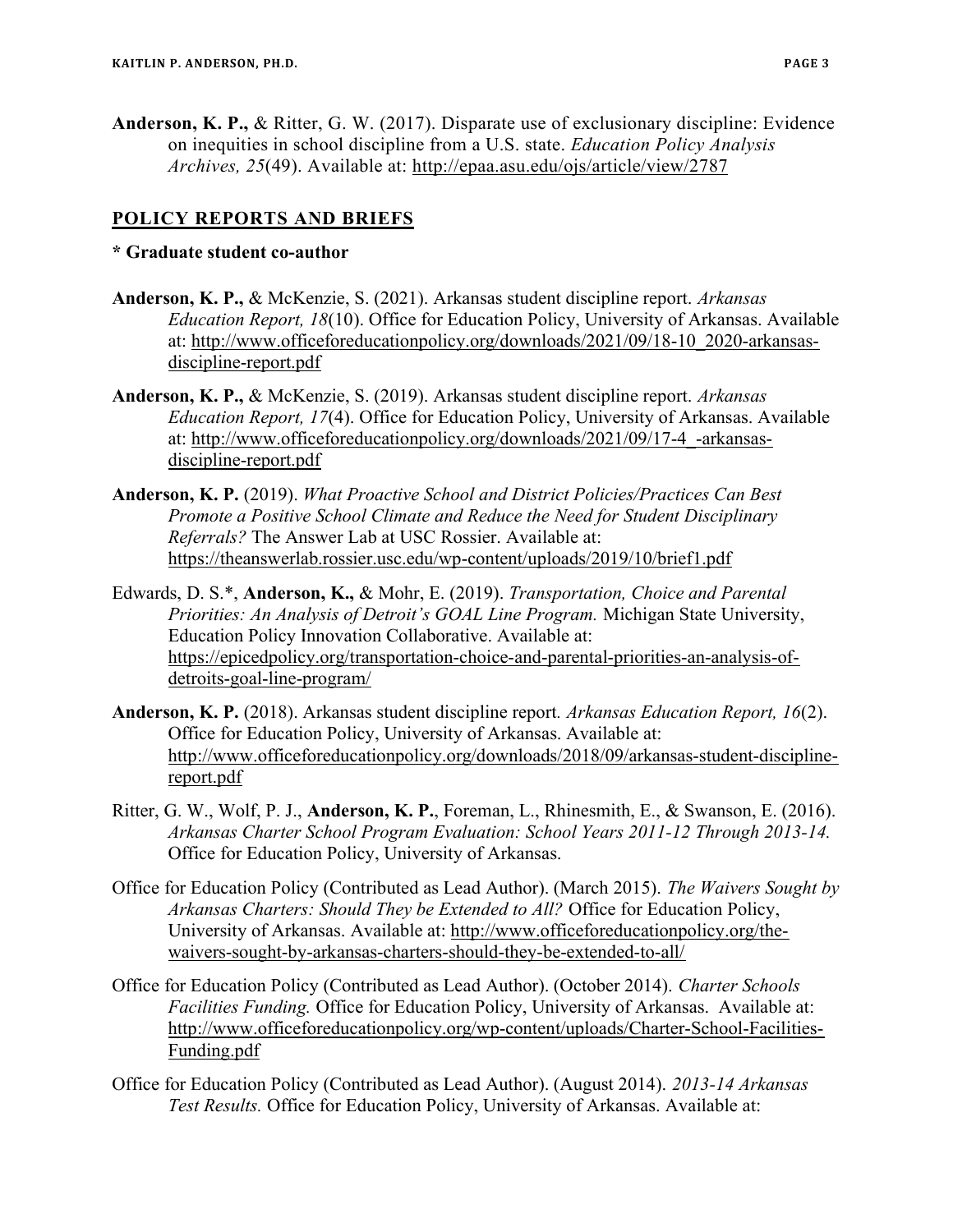http://www.officeforeducationpolicy.org/wp-content/uploads/2013-14-Arkansas-Test-Results.pdf

- Anderson, K. P., Ash, J. W., Burks, S. M., & Ritter, G. W. (July 2014). An Overview of School Discipline Statistics in Arkansas School Districts, 2010-2013. Office for Education Policy, University of Arkansas.
- Anderson, K. P., Ash, J. W., Burks, S. M., & Ritter, G. W. (October 2013). Public school choice and desegregation in Arkansas. Arkansas Education Report, 10(2). Office for Education Policy, University of Arkansas. Available at: http://www.officeforeducationpolicy.org/wp-content/uploads/Public-School-Choice-and-Desegregation-in-Arkansas.pdf

## PAPERS UNDER REVIEW

#### \* Graduate student co-author

- Anderson, K. P. (Under Review). Biased opportunities: The role of implicit and explicit bias in Advanced Placement and Dual Enrollment Participation.
- Anderson, K. P., & McKenzie, S. C. (Under Review). Discipline disproportionalities and policy reform: Effects of state-wide limits on exclusionary discipline in elementary school.
- Anderson, K. P., & Wolf, P. J. (Under Review). Does method matter? Assessing the correspondence between experimental and nonexperimental results from a school voucher program evaluation.
- Edwards, D.S.\*, & Anderson, K. P. (Under Review). Teacher compensation in a changing labor market: Evidence from Michigan 2005-2015.

## BOOK CHAPTERS

- Anderson, K. P., Egalite, A. J., & Mills, J. N. (2019). Tackling truancy: Findings from a statelevel policy banning suspensions for truancy. In M. Gottfried & E. Hutt (Eds.), Absent from school: Understanding and addressing student absenteeism. Harvard Education Press.
- Anderson, K. P. (2018). Evidence on charter school practices related to student enrollment and retention. In P. J. Wolf (Ed.), School choice: Separating fact from fiction. Routledge.

#### BOOK REVIEWS

Anderson, K. P. (2021). Invited review of the book Start Where You Are, But Don't Stay There: Understanding Diversity, Opportunity Gaps, and Teaching in Today's Classrooms, by H. Richard Milner, IV. Teachers College Record. Available at: https://www.tcrecord.org/Content.asp?ContentID=23575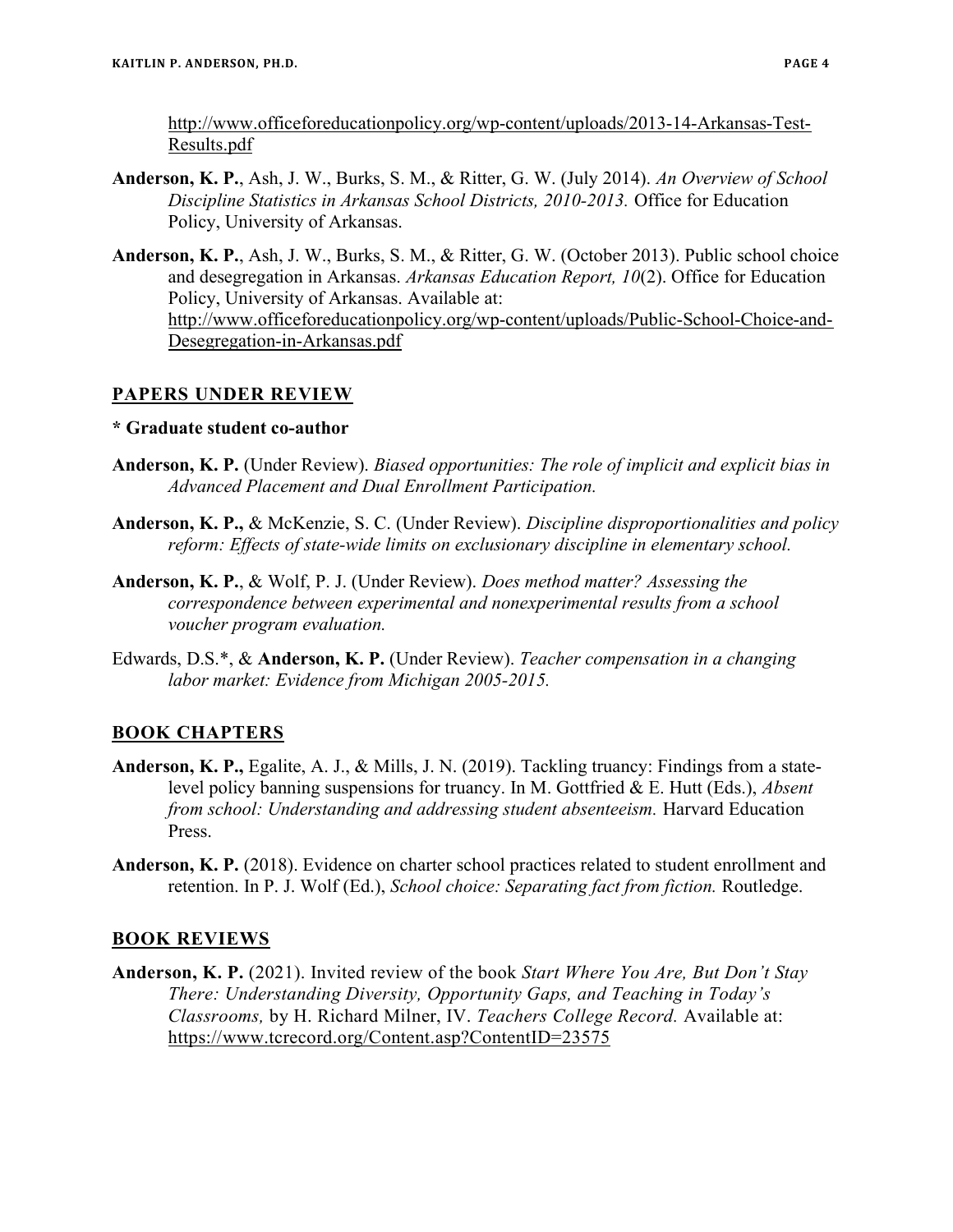Anderson, K. P. (2013). Invited review of the book Smarter Budgets, Smarter Schools: How to Survive and Thrive in Tight Times, by Nathan Levenson. Journal of School Choice, 7(4), 591-595.

## WORK IN PROGRESS

#### \* Graduate student co-author

- School choice, teacher labor markets, and access to diverse and effective teachers: Evidence from Michigan.
- Do school choice policies segregate public schools? New evidence of causal effects in Michigan, with Danielle Sanderson Edwards.
- Principal perspectives on social justice school leadership: A systematic review, with Kadia Hylton-Fraser.\*
- School-based mental health professionals: Understanding access and equity across the United States, with Henry Zink.\*
- Sex trafficking: What educational leaders and educators must know, with Tashina Khabbaz.\*

## CONFERENCE PRESENTATIONS

#### \* Graduate student co-author

## \*\* conference cancelled due to COVID-19 Pandemic

- Hylton-Fraser, K.\*, & Anderson, K.P. (April 2022). Principal perspectives on social justice school leadership: A systematic review. Accepted for presentation at the 2022 American Educational Research Association Annual Meeting.
- Anderson, K.P., & Zink, H.\* (March 2022). School-based mental health professionals: Understanding access and equity across the United States. Accepted for presentation at the 2022 Association for Education Finance and Policy Annual Conference.
- Edwards, D. S., & Anderson, K.P. (March 2022). Do school choice policies segregate public schools? New evidence of causal effects in Michigan. Accepted for presentation at the 2022 Association for Education Finance and Policy Annual Conference.
- Edwards, D. S., & Anderson, K.P. (March 2022). Do school choice policies segregate public schools? New evidence of causal effects in Michigan. Accepted for presentation at the 2021 Association for Public Policy Analysis and Management Fall Research Conference, rescheduled for March 2022 due to the COVID-19 Pandemic.
- Hylton-Fraser, K.\*, & Anderson, K.P. (November 2021). Social justice leadership research Tensions between the Global South and Global North. Presented at the 2021 University Council for Educational Administration Convention.

Khabbaz, T.\* & Anderson, K.P. (November 2021). Sex trafficking: What educational leaders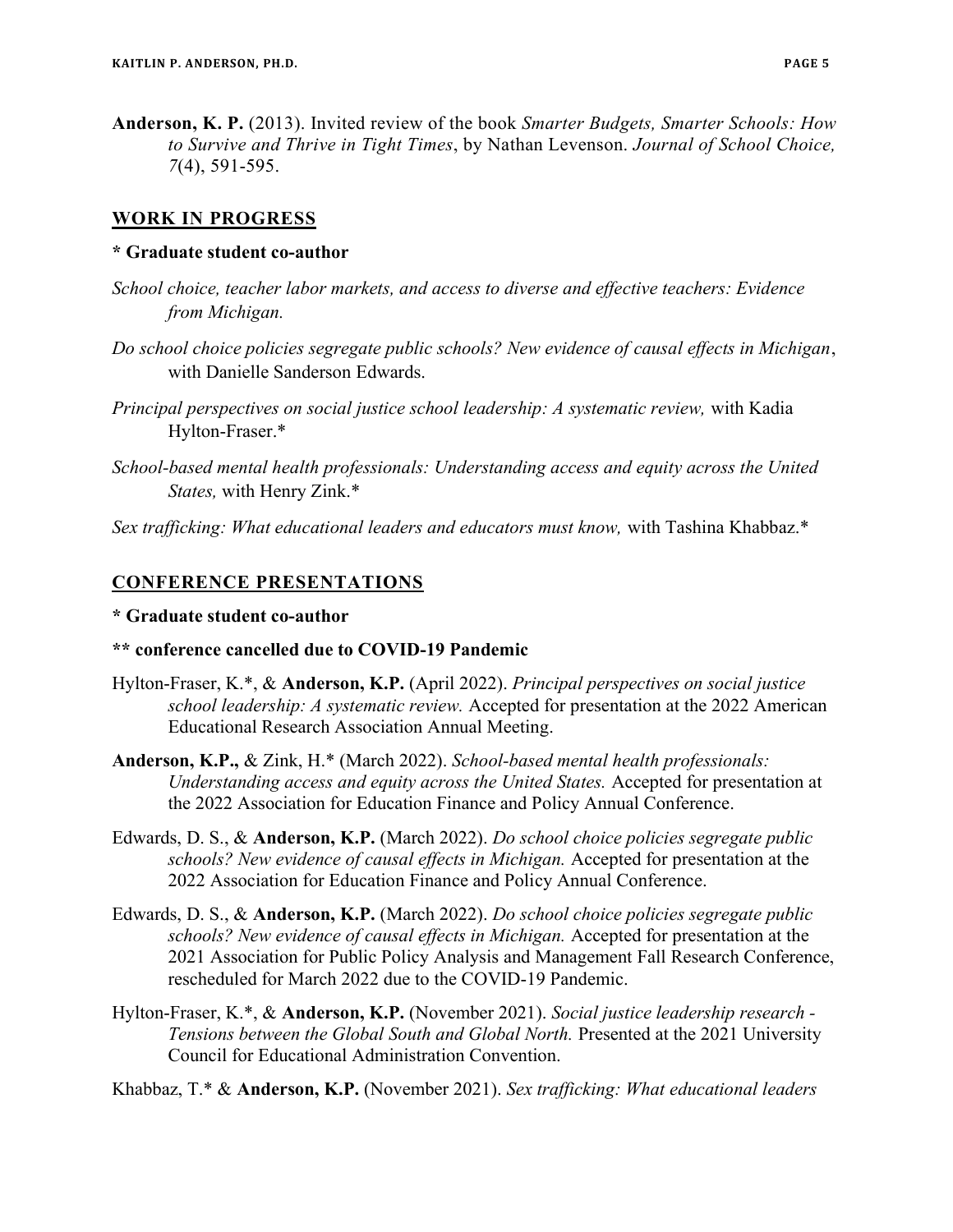and educators must know. Presented at the 2021 University Council for Educational Administration Convention.

- Anderson, K., & Sadat, B.\* (April 2021). Documenting inequality: Racial/ethnic gaps in advanced science and math courses across the United States. Presented virtually at the 2021 American Educational Research Association Annual Meeting.
- Anderson, K., & Sadat, B.\* (March 2021). Documenting inequality: Racial/ethnic gaps in advanced science and math courses across the United States. Presented virtually at the 2021 Association for Education Finance and Policy Annual Meeting.
- Anderson, K., Cowen, J. M. & Strunk, K. O. (2020, Apr 17 21) School choice, teacher labor markets, and access to effective teaching: Evidence From Michigan [Roundtable Session]. AERA Annual Meeting San Francisco, CA http://tinyurl.com/yx2q79re (Conference Canceled)\*\*
- Anderson, K. P. & McKenzie, S. (April 2020). Discipline disproportionalities and the effects of a state-wide policy limiting exclusionary discipline in elementary school. Paper accepted to the American Educational Research Association, San Francisco, CA. (Conference Canceled)\*\*
- Anderson, K. P., Cowen, J., & Strunk, K. O. (March 2020). School choice, teacher labor markets, and access to effective teaching: Evidence from Michigan. Presented virtually at the Association for Education Finance and Policy Annual Conference.
- Anderson, K. P. & McKenzie, S. (March 2020). Discipline disproportionalities and the effects of a state-wide policy limiting exclusionary discipline in elementary school. Presented virtually at the Association for Education Finance and Policy Annual Conference.
- Anderson, K. P. (March 2019). Disciplining disability: The relationship between disability, educational setting, and student discipline outcomes. Paper presented at the Association for Education Finance and Policy Spring Research Conference, Kansas City, MO.
- Anderson, K. P., Cowen, J., & Strunk, K. O. (April 2019). Is the 'war on teachers' a victory for students? Estimating the impact of teacher labor market reforms on student achievement. Paper presented at the American Educational Research Association, Toronto, Canada.
- Anderson, K. P. (November 2018). The relationship between disability type, educational setting, and disciplinary outcomes for students with disabilities. Paper presented at the Association for Public Policy Analysis and Management Fall Research Conference, Washington, D.C.
- Anderson, K. P., Cowen, J., & Strunk, K. O. (November 2018). Is the 'war on teachers' a victory for students? Estimating the impact of teacher labor market reforms on student achievement. Paper presented at the Association for Public Policy Analysis and Management Fall Research Conference, Washington, D.C.
- Anderson, K. P. (November 2018). Does reducing suspensions improve student outcomes? Lessons for school leaders and policy makers. Paper presented at the University Council for Educational Administration 2018 Convention.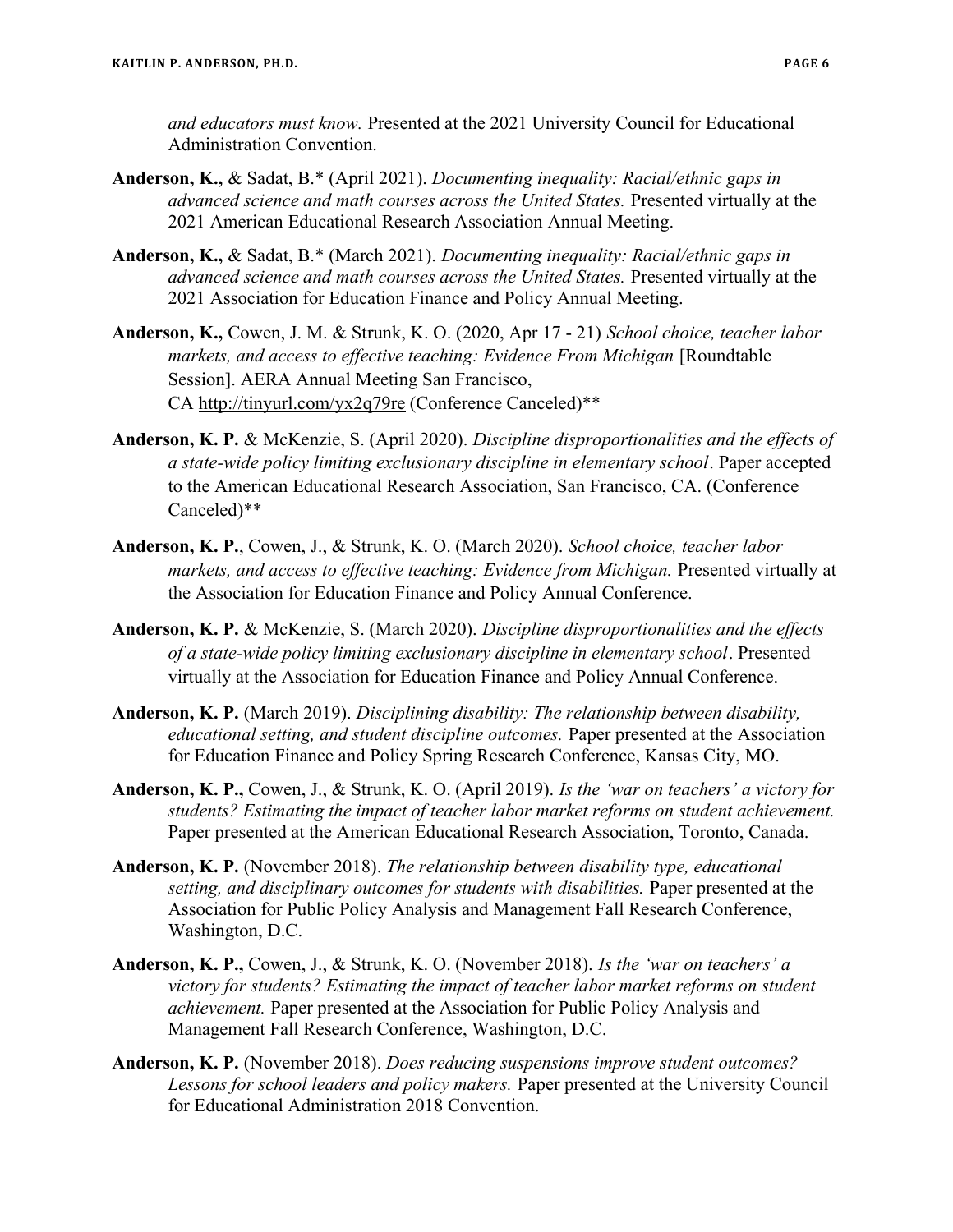- Anderson, K. P., Brunner, E., Cowen, J., & Strunk, K. O. (March 2018). Is the 'war on teachers' a victory for students? Estimating the impact of teacher labor market reforms on student achievement and the distribution of effective teaching. Paper presented at the Association for Education Finance and Policy Spring Research Conference, Portland, OR.
- Anderson, K. P., Egalite, A., & Mills, J. (March 2018). *Dealing with truant students: Findings* from a state-level policy banning suspensions for truancy. Paper presented at the Association for Education Finance and Policy Spring Research Conference, Portland, OR.
- Cowen, J., Strunk, K. O., Anderson, K. P., & Nagel, J.\* (March 2018). Do reforms to the traditional public school teacher labor market affect charter teachers as well? Evidence from tenure, evaluation, and collective bargaining changes in Michigan. Paper presented at the Association for Education Finance and Policy Spring Research Conference, Portland, OR.
- Strunk, K. O., Cowen, J., Anderson, K. P., & Edwards, D. S.\* (March 2018). Teacher compensation responses to teacher labor market reforms: Comparing across traditional public schools and charter schools in Michigan. Paper presented at the Association for Education Finance and Policy Spring Research Conference, Portland, OR.
- Cowen, J., Strunk, K. O., Anderson, K. P., & Nagel, J.\* (November 2017). Do reforms to the traditional public school teacher labor market affect charter teachers as well? Evidence from tenure, evaluation, and collective bargaining changes in Michigan. Paper presented at the Association for Public Policy Analysis and Management Fall Research Conference, Chicago, IL.
- Anderson, K. P., & Wolf, P. J. (November 2017). Evaluating school vouchers: Evidence from a within-study comparison. Paper presented at the Association for Public Policy Analysis and Management Fall Research Conference, Chicago, IL.
- Anderson, K. P. (November 2017). Just the way you are: Implementation fidelity and outcomes of a statewide student discipline reform. Paper presented at the Association for Public Policy Analysis and Management Fall Research Conference, Chicago, IL.
- Swanson, E., Anderson, K. P., & Zamarro, G. (July 2017). What explains international differences in student non-cognitive skills? Paper presented at the Association for Public Policy Analysis and Management International Conference, Brussels, Belgium.
- Shakeel, M. D., Anderson, K. P., & Wolf, P. J. (July 2017). The juice is worth the squeeze: A cost-effectiveness analysis of the experimental evidence on private school vouchers across the globe. Paper presented at the Association for Public Policy Analysis and Management International Conference, Brussels, Belgium.
- Anderson, K. P., Ritter, G. W., & Zamarro, G. (March 2017). Understanding a vicious cycle: Do out-of-school suspensions impact student test scores? Paper presented at the Association for Education Finance and Policy Annual Conference, Washington, DC.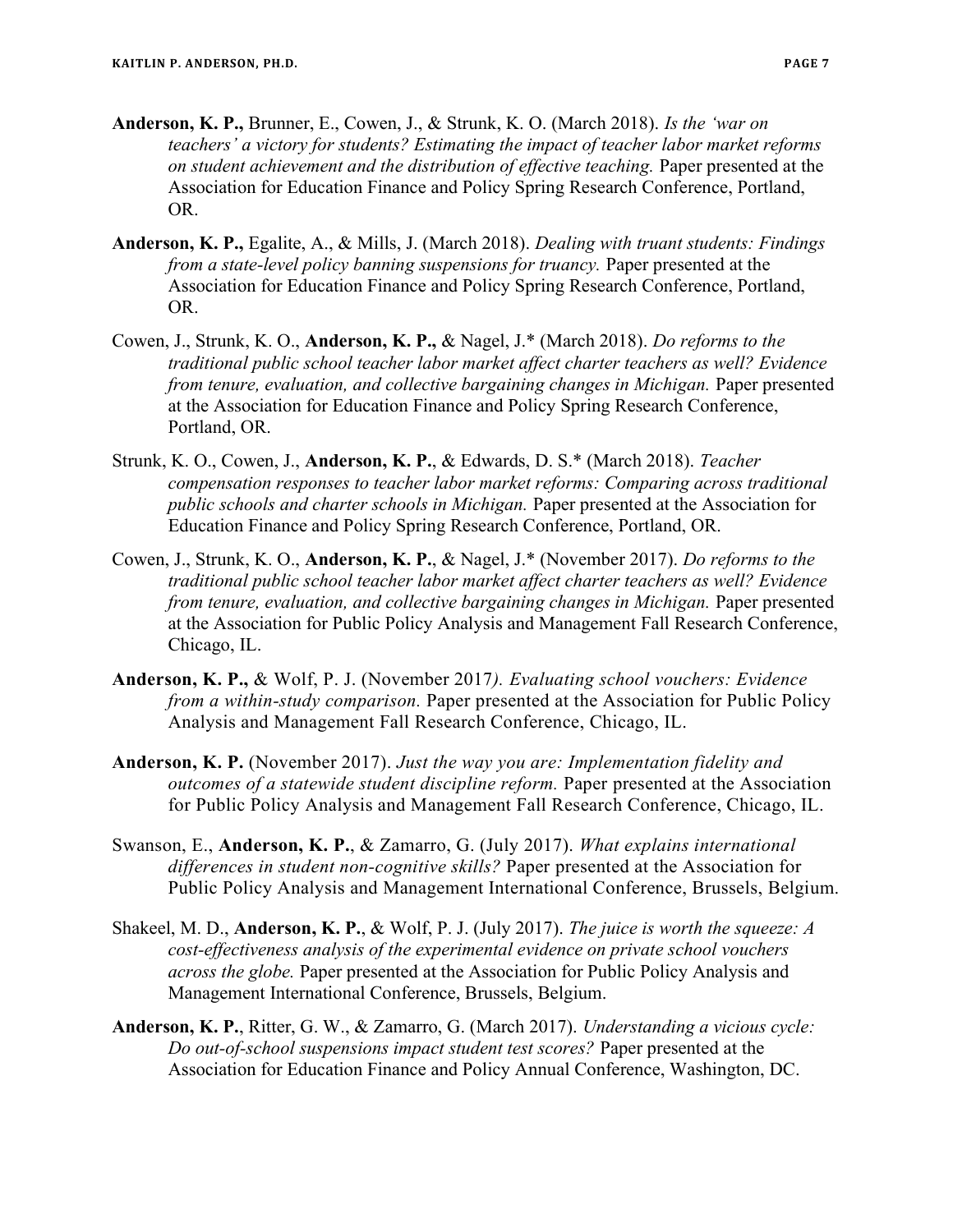- Anderson, K. P., & Wolf, P. J. (March 2017). The experimental quasi-experimental divide: Can quasi-experimental design methods approximate randomized controlled trial impacts in a school voucher study? Paper presented at the Association for Education Finance and Policy Annual Conference, Washington, DC.
- Anderson, K. P., Ritter, G. W., & Zamarro, G. (March 2017). Understanding a vicious cycle: Do out-of-school suspensions impact student test scores? Paper presented at the Society for Research on Educational Effectiveness Spring Conference, Washington, DC.
- Anderson, K. P., & Wolf, P. J. (March 2017). The experimental quasi-experimental divide: Can quasi-experimental design methods approximate randomized controlled trial impacts in a school voucher study? Paper presented at the Society for Research on Educational Effectiveness Spring Conference, Washington, DC.
- Shakeel, M. D., Anderson, K. P., & Wolf, P. J. (March 2017). The juice is worth the squeeze:  $A$ cost-effectiveness analysis of the experimental evidence on private school vouchers across the globe. Paper presented at the Society for Research on Educational Effectiveness Spring Conference, Washington, DC.
- Anderson, K. P., & Ritter, G. W. (November 2016). Understanding a vicious cycle: Assessing the effect of discipline on student outcomes in a world of potential reverse causality. Paper presented at the Association for Public Policy Analysis and Management Fall Research Conference, Washington, DC.
- Miller, T., Steele, J. L., Zamarro, G., Anderson, K. P., Slater, R. O., & Li, J. (November 2016). What types of families do dual language immersion programs attract: Causal evidence from lottery data. Paper presented at the Association for Public Policy Analysis and Management Fall Research Conference, Washington, DC.
- Ritter, G. W., & Anderson, K. P. (June 2016). Different treatment and disparate impacts: Evidence on inequities in school discipline form a U.S. state. Paper presented at the Association for Public Policy Analysis and Management International Conference, London, UK.
- Shakeel, M. D., Anderson, K. P., & Wolf, P. J. (June 2016). The participant effects of private school vouchers: A meta-analytic and systematic review. Paper presented at the Association for Public Policy Analysis and Management International Conference, London, UK.
- Foreman, L. M., Anderson, K. P., Ritter, G. W., & Wolf, P. J. (March 2016). Assessing the effectiveness of schools of choice using student matching strategies. Paper presented at the Association for Education Finance and Policy Annual Conference, Denver, CO.
- Shakeel, M. D., **Anderson, K. P.**, & Wolf, P. J. (March 2016). The participant effects of private school vouchers: A meta-analytic and systematic review. Paper presented at the Association for Education Finance and Policy Annual Conference, Denver, CO.
- Tuchman. S., & Anderson, K. P. (March 2016). Discipline vs. academics: Which factor most informs referral to special education? Paper presented at the Association for Education Finance and Policy Annual Conference, Denver, CO.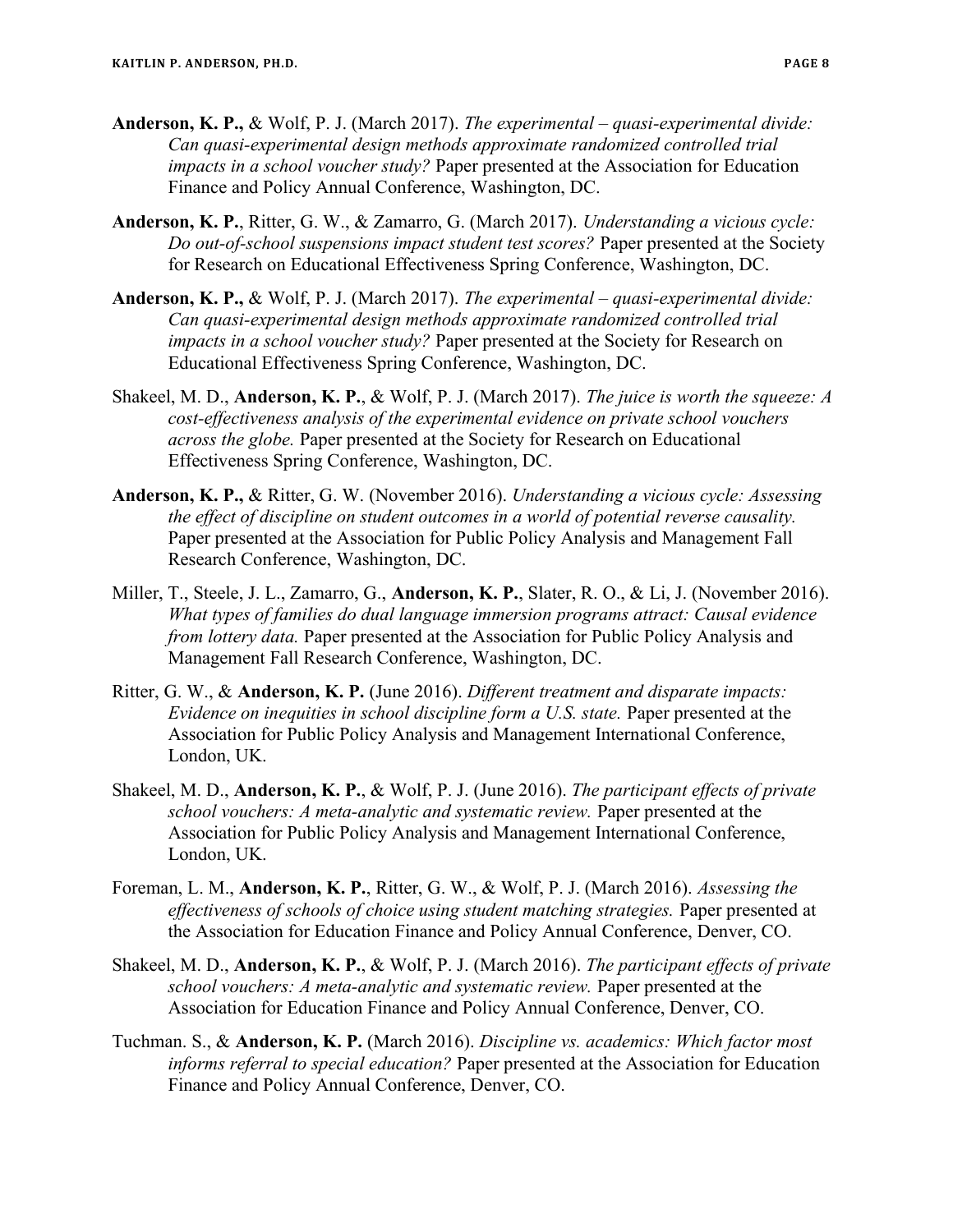- Zamarro, G., Anderson, K. P., Steele, J., & Miller, T. (March 2016). Comparing performance of methods to deal with differential attrition in lottery based evaluations. Paper presented at the Association for Education Finance and Policy, Annual Conference, Denver, CO.
- Zamarro, G., Anderson, K. P., Steele, J., & Miller, T. (March 2016). Comparing performance of methods to deal with differential attrition in lottery based evaluations. Paper presented at the Society for Research on Educational Effectiveness Spring Conference, Washington, DC.
- Shakeel, M. D., Anderson, K. P., & Wolf, P. J. (March 2016). The participant effects of private school vouchers: A meta-analytic and systematic review. Paper presented at the Society for Research on Educational Effectiveness Spring Conference, Washington, DC.
- Anderson, K. P., & Ritter, G. W. (2015). Discipline disproportionalities in schools: The relationship between student characteristics and school disciplinary outcomes. Paper presented at the Association for Public Policy Analysis and Management, Fall Research Conference, November 12-14, 2015, Miami, FL.
- Anderson, K. P., Ritter, G. W., & Boyd, A. (February 2015). Do school discipline policies treat students fairly? A second look at school discipline rate disparities. Paper presented at the Association for Education Finance and Policy Annual Conference, Washington, DC.

## INVITED PRESENTATIONS

- Anderson, K. P. (April 2021). Invited Presenter. Racial/Ethnic Gaps in Access to Advanced Coursework: Evidence from Across the United States. Harvard Strategic Data Project Racial Justice Research Webinar.
- Anderson, K. P. (October 2021). Invited Participant, Improving Data for School Discipline Research: Reducing Exclusionary Discipline to Improve Equity. AERA Research Conference. Gainesville, FL.
- Anderson, K. P. (April 2021). Invited Panelist, The School-to-Prison Pipeline and Back. Organized by the Presidential Program Committee of the American Educational Research Association.
- Anderson, K. P. (January 2021). Invited Panelist. School discipline policy and reform: What the research says and what we still don't know. Presented as part of the panel "Evidence on School Discipline Impacts and Disparities – For Missouri and Beyond." PRiME Center, St. Louis University.
- Anderson, K. P. (April 23, 2020). Implicit bias and disproportionality: What educators can do. Presented as part of the series on Engaging Schools and Leadership. Lehigh University College of Education, Bethlehem, PA.
- Anderson, K. P. (January 15, 2020). Presenter and panel participant, Research to Practice, Lehigh University School Study Council, Bethlehem, PA.
- Anderson, K. P., Mohr, E., Robinson, J., & Edwards, D. S. (January 14, 2019). GOAL Line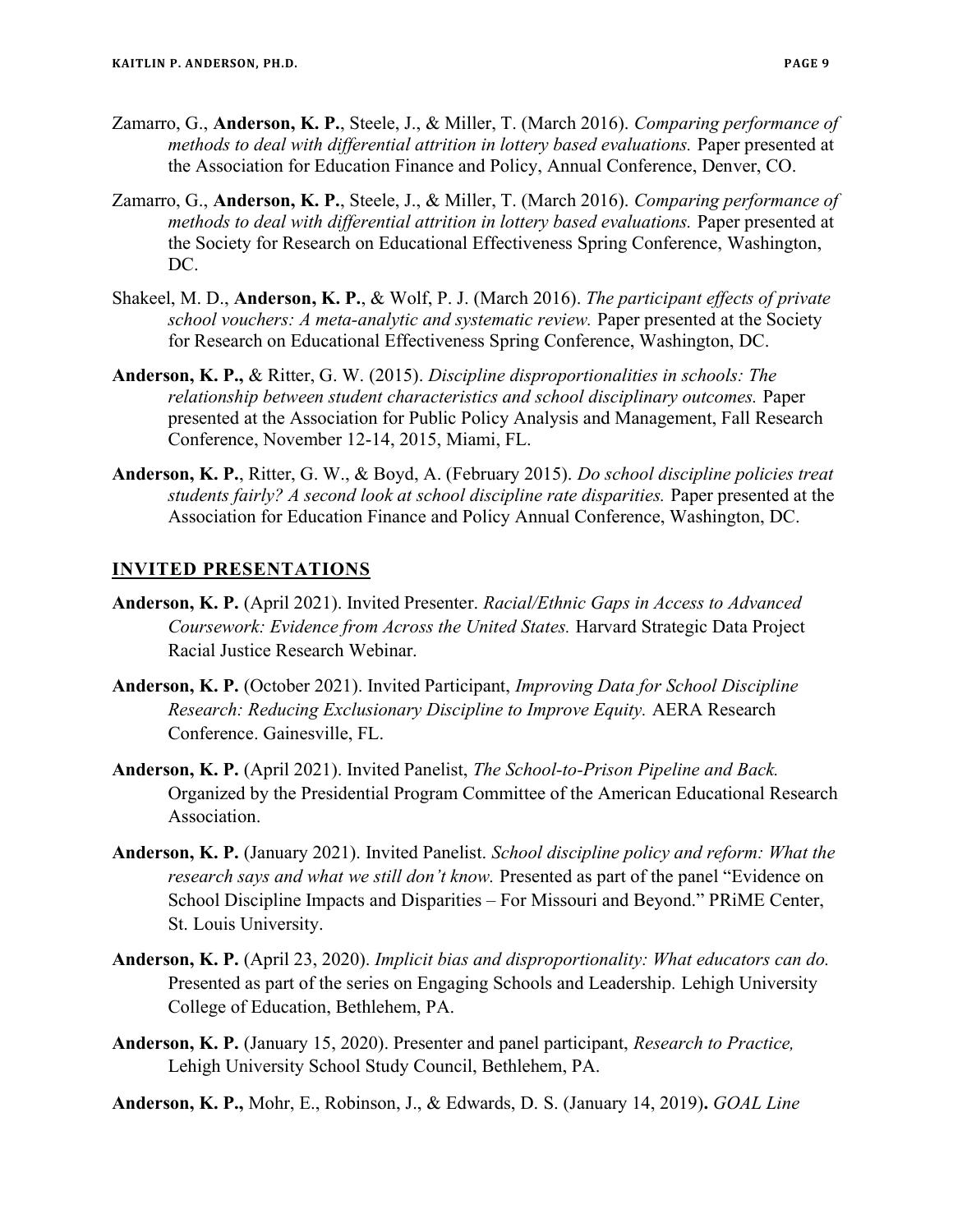Study preliminary results. Presented by Emily Mohr at the Community Education Commission Board of Directors Meeting, Detroit, MI.

- Cowen, J., Anderson, K. P., & Edwards, D. S. (December 11, 2018). School choice policy in Michigan. Presented by Joshua Cowen at the Michigan State Board of Education Meeting, Lansing, MI.
- Anderson, K. P. (June 2018). Suspensions as a response to truancy and the impact of a statewide policy reform. Presented at the panel, "The causes, consequences and correlates of student absenteeism," North Carolina State University Department of Educational Leadership, Policy, and Human Development, Raleigh, NC.
- Anderson, K. P., Shakeel, D., Trivitt, J., Zamarro, G. (August 2017). The role of incentives in determining effort and measurement of non-cognitive skills. Presented at the Charassein 2017 Workshop, Fayetteville, AR.
- Anderson, K. P. (February 2017). Teaching and leading for equity: Analyzing discipline data. Session conducted at the Arkansas Teacher Corps Professional Development Event, Little Rock, AR.
- Anderson, K. P. (February 2017). Invited panelist, Teach For America Educational Equity Panel, Fayetteville, AR.
- Anderson, K. P., & Ritter, G. W. (November 2016). Assessing the effect of exclusionary discipline on student academic outcomes. Presented at the Arkansas State Board of Education Meeting, Little Rock, AR.
- Ritter, G. W., & Anderson, K. P. (February 2016). School discipline and inequalities in Arkansas. Presented at the Arkansas State Board of Education Meeting, Little Rock, AR.
- Ritter, G. W., & Anderson, K. P. (August 2016). School discipline rates. Presented by Gary Ritter at the Little Rock Area Public Education Stakeholders Group, Little Rock, AR.
- Ritter, G. W., & Anderson, K. P. (August 2015). School discipline and student achievement: An overview of results in response to Act 1329. Presented at the Arkansas State Board of Education Meeting, Little Rock, AR.
- Anderson, K. P., & Ritter, G. W. (July 2015). Do school discipline policies treat students fairly? A second look at school discipline rate disparities. Presented at the Arkansas Teacher Corps Summer Institute, El Dorado, AR.
- Anderson, K. P. (June 2015). Education landscape in Arkansas. Presented at Teach For America Arkansas Induction, Monticello, AR.
- Anderson, K. P., & Ritter, G. W., (March 2015). Do school discipline policies treat students fairly? A second look at school discipline rate disparities. Presented at the Teach For America Professional Saturday, Jacksonville, AR.
- Anderson, K. P., Ash, J. W. & Ritter, G. W. (December 2014). School discipline in Arkansas. Presented at the Arkansas School Boards Association Meeting, Little Rock, AR.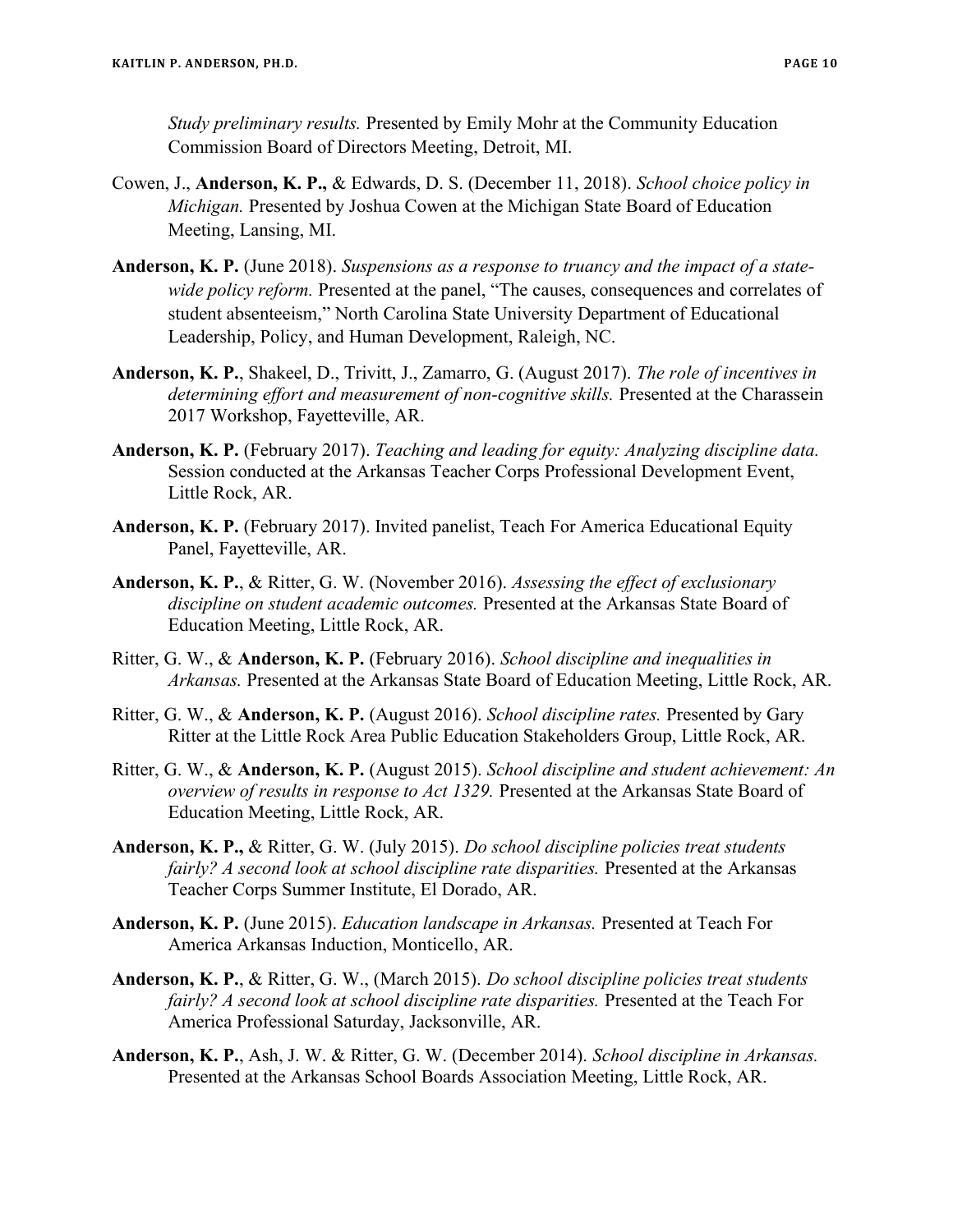Ritter, G. W., Anderson, K. P., & Ash, J. W. (July 2014). School discipline in Arkansas. Presented at the Arkansas State Board of Education Meeting, Little Rock, AR.

## COMPETITIVELY AWARDED RESEARCH GRANTS

Anderson, K. P. (2019). Racial/ethnic gaps in advanced science and math courses across the United States. Faculty Research Grant, Lehigh University. Award: \$5,956.

## ACADEMIC ACTIVITIES AND SERVICE

Conference Discussant, Chair, or Panel Organizer:

Association for Education Finance and Policy 2022, Denver, CO.

Association for Public Policy Analysis and Management (2021 Conference, Rescheduled for 2022), Austin, TX.

Association for Education Finance and Policy 2021, Virtual.

American Educational Research Association 2019, Toronto, Ontario.

Association for Public Policy Analysis and Management 2018, Washington, D.C.

Association for Public Policy Analysis and Management 2017, Chicago, IL.

Association for Public Policy Analysis and Management 2016 International Conf., London, UK.

Association for Education Finance and Policy 2016, Denver, CO.

#### EDITORIAL SERVICE

Reviewer: Journals: AERA Open, American Educational Research Journal, Economics of Education Review, Education Finance and Policy, Educational Evaluation and Policy Analysis, Educational Policy, Educational Researcher, Evaluation Review, The High School Journal, Journal of Education for Students Placed at Risk, Journal of Human Resources, Journal of Public Management and Social Policy, Journal of School Choice, Peabody Journal of Education, Review of Educational Research, and Sociology of Education.

> Conferences: American Education Research Association, Division L (Sections 4, 7, & 8); University Council for Educational Administration; Association for Education Finance and Policy (Member, Annual Conference Program Committee)

Grant Programs: National Science Foundation's Economics Program.

#### UNIVERSITY AND COLLEGE SERVICE

2021 – Present Chair, Assistant Professor of Educational Leadership Faculty Search Committee, Lehigh University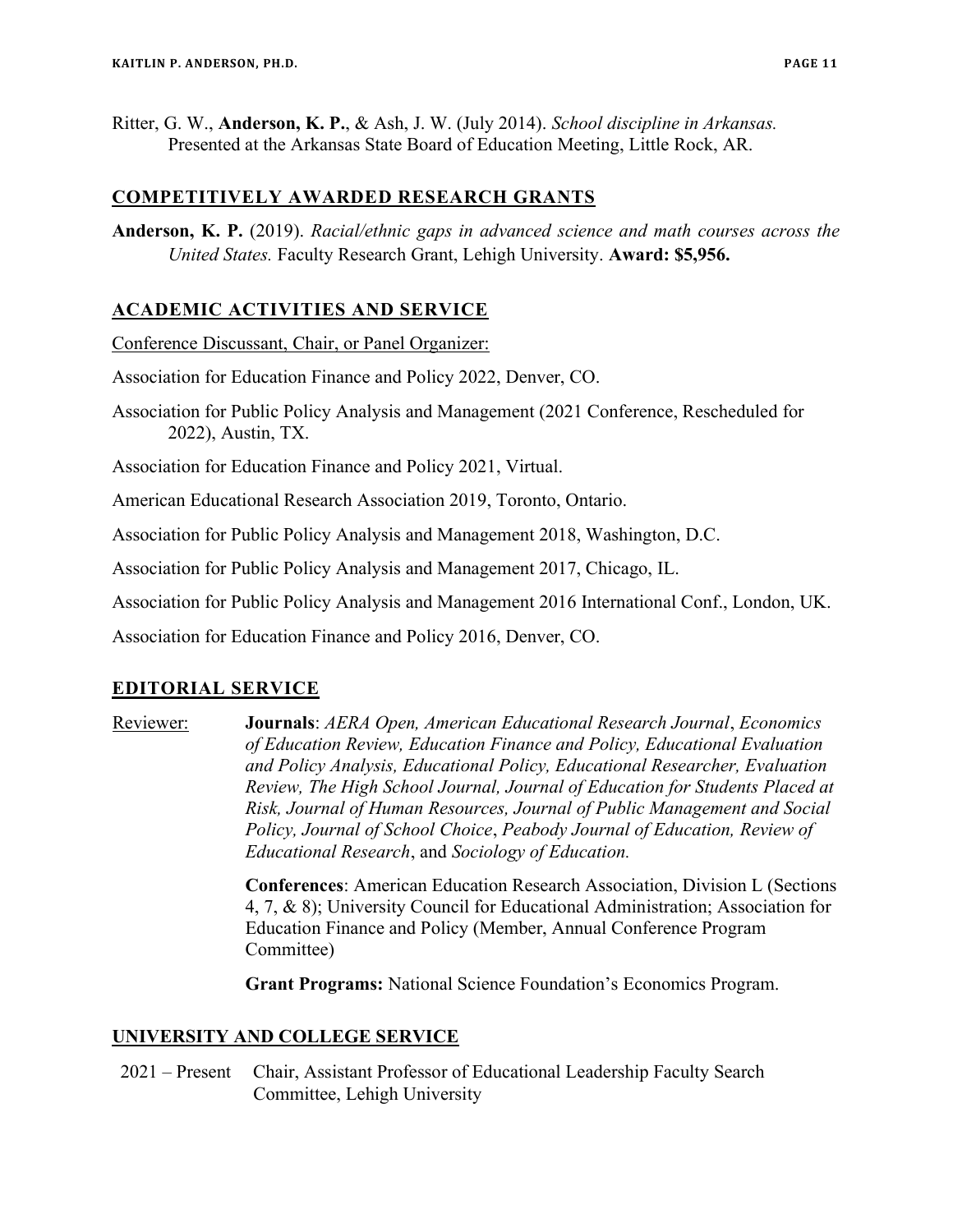| $2021 -$ Present | Member, Professor of Practice in Educational Leadership Search Committee,<br>Lehigh University |
|------------------|------------------------------------------------------------------------------------------------|
| $2021$ – Present | Member, Strategic Plan Steering Committee 2022-2027, Lehigh University                         |
| $2021 -$ Present | Member, Workload Equity Working Group, Lehigh University                                       |
| $2021$ – Present | Co-Chair, College of Education Diversity Committee, Lehigh University                          |
| Spring 2021      | Member, Stout Dissertation Award Review Committee, Lehigh University                           |
| $2020 - 2021$    | Member, College of Education Diversity Committee, Lehigh University                            |
| $2020 - 2021$    | Faculty Mentor, Lehigh University Student Scholars Institute, Lehigh<br>University             |

## AWARDS, HONORS, AND FELLOWSHIPS

| 2020, 2022    | Lehigh University Mentorship Appreciation Award                                                                     |
|---------------|---------------------------------------------------------------------------------------------------------------------|
| 2021          | Outstanding Reviewer for <i>Educational Evaluation and Policy Analysis</i><br>(AERA Journal Publications Committee) |
| 2017          | Emerging Education Policy Scholar The Thomas B. Fordham Institute and<br>the American Enterprise Institute          |
| 2016          | Outstanding Doctoral Student, College of Education and Health Professions,<br>University of Arkansas                |
| $2014 - 2017$ | Distinguished Doctoral Fellow, University of Arkansas                                                               |
| $2005 - 2009$ | Dean's List, University of Virginia                                                                                 |

# TEACHING EXPERIENCE

| Fall 2019-<br>Present | Assistant Professor of Educational Leadership, Lehigh University<br>Courses: Data-based Decision Making; Diversity and Multicultural |
|-----------------------|--------------------------------------------------------------------------------------------------------------------------------------|
|                       | Perspectives; Doctoral Research I; Doctoral Research II; Doctoral Seminar<br>in Educational Administration; Program Evaluation       |
| Fall 2016             | Teaching Assistant for Dr. Patrick J. Wolf, Program Evaluation & Research<br>Design (PhD), University of Arkansas                    |
| Summer 2016           | Lead Instructor, Mathematics Boot Camp (PhD), Dept. of Education<br>Reform, University of Arkansas                                   |
| Fall 2015             | Teaching Assistant for Dr. Gema Zamarro, Econometric Methods in<br>Education Policy (PhD), University of Arkansas                    |
| Summer 2015           | Teaching Assistant, Mathematics Boot Camp (PhD), Dept. of Education<br>Reform, University of Arkansas                                |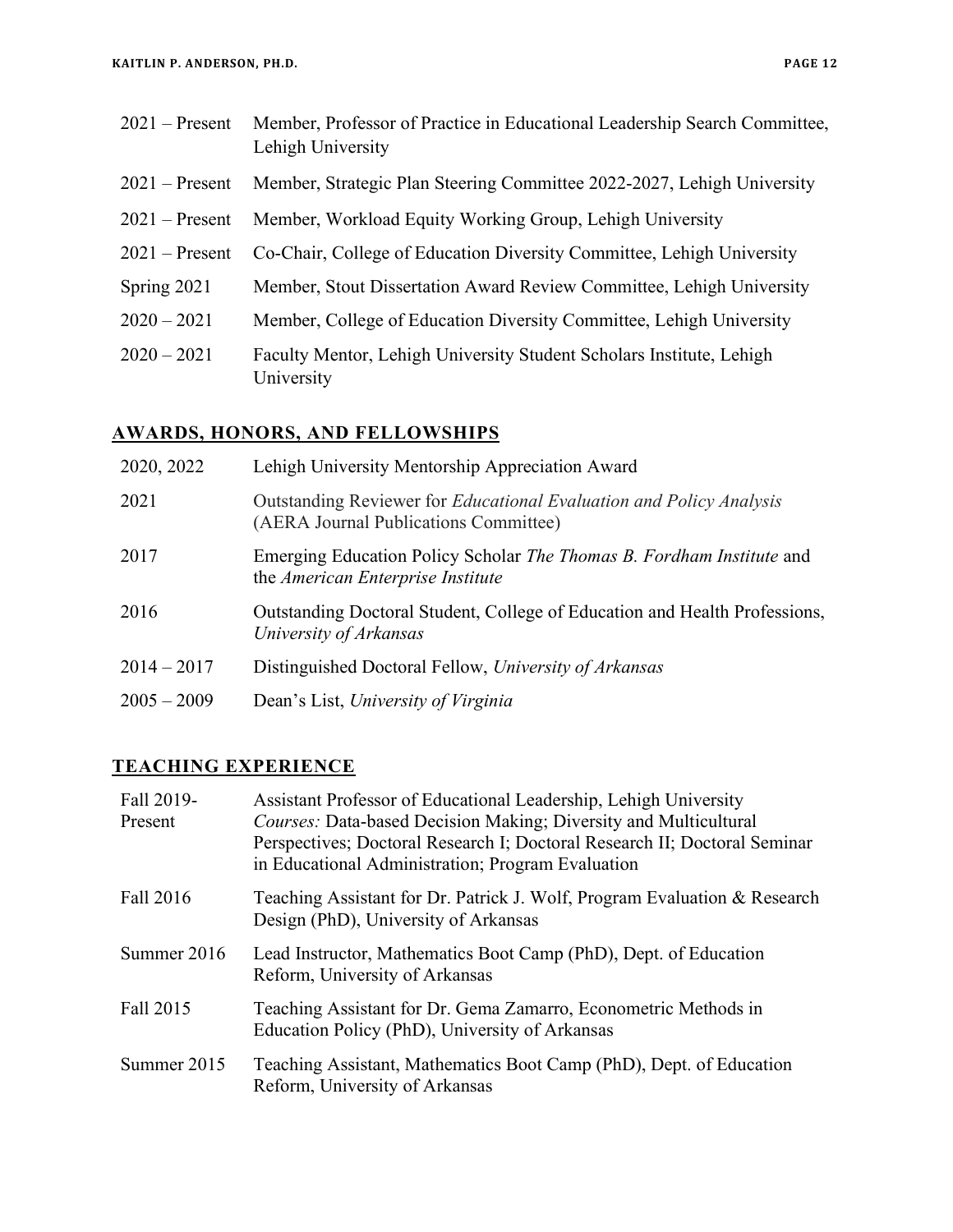# 2012 – 2014 Teacher, Math Department, Fordyce High School, Fordyce, AR

- Teach for America Corps Member
- Algebra 1; Algebra 2; Algebra 3; Geometry; Math Lab

## DOCTORAL ADVISING AND STUDENT COMMITTEES

#### Chair or Co-Chair, Dissertation Committee

Kadia Nichelle Hylton-Fraser (Ed.D., Lehigh University)

Tashina Khabbaz (Ed.D., Lehigh University)

Rebecca Kipp-Newbold (Ed.D., Lehigh University)

Maureen Leeson (Ed.D., Lehigh University)

Adam Schmucker (Ed.D., Lehigh University)

## Member, Dissertation Committee

Matthew Kelsey (Ed.D., Completed 2021, Lehigh University). High school internet use and student achievement.

Jennifer MacDonald (Ed.D., Completed 2021, Lehigh University). Perception of English learner education in a rural, low incidence school district: A phenomenological study of key stakeholders.

Jennifer Te Huki (Ed.D., Completed 2021, Lehigh University). International school teacher perceptions of their intercultural competencies.

Krista Leh (Ed.D., Lehigh University).

Caitlin Warren (Ed.D., Lehigh University).

#### Member, Qualifying Project Committee

Kristina Perry (Completed 2021, Lehigh University). The impact of race/ethnicity on the association between office discipline referrals and behavioral and emotional risk.

## OTHER PROFESSIONAL EXPERIENCE

| $2014 - 2017$ | Graduate Assistant, Dept. of Education Reform, University of Arkansas          |
|---------------|--------------------------------------------------------------------------------|
| Summer 2013   | Summer Fellow, Office for Education Policy, University of Arkansas             |
| $2011 - 2012$ | Senior Financial Analyst, Bank of America, Boston, MA                          |
| $2009 - 2011$ | Finance Management Associate; Bank of America; Boston, MA and<br>Charlotte, NC |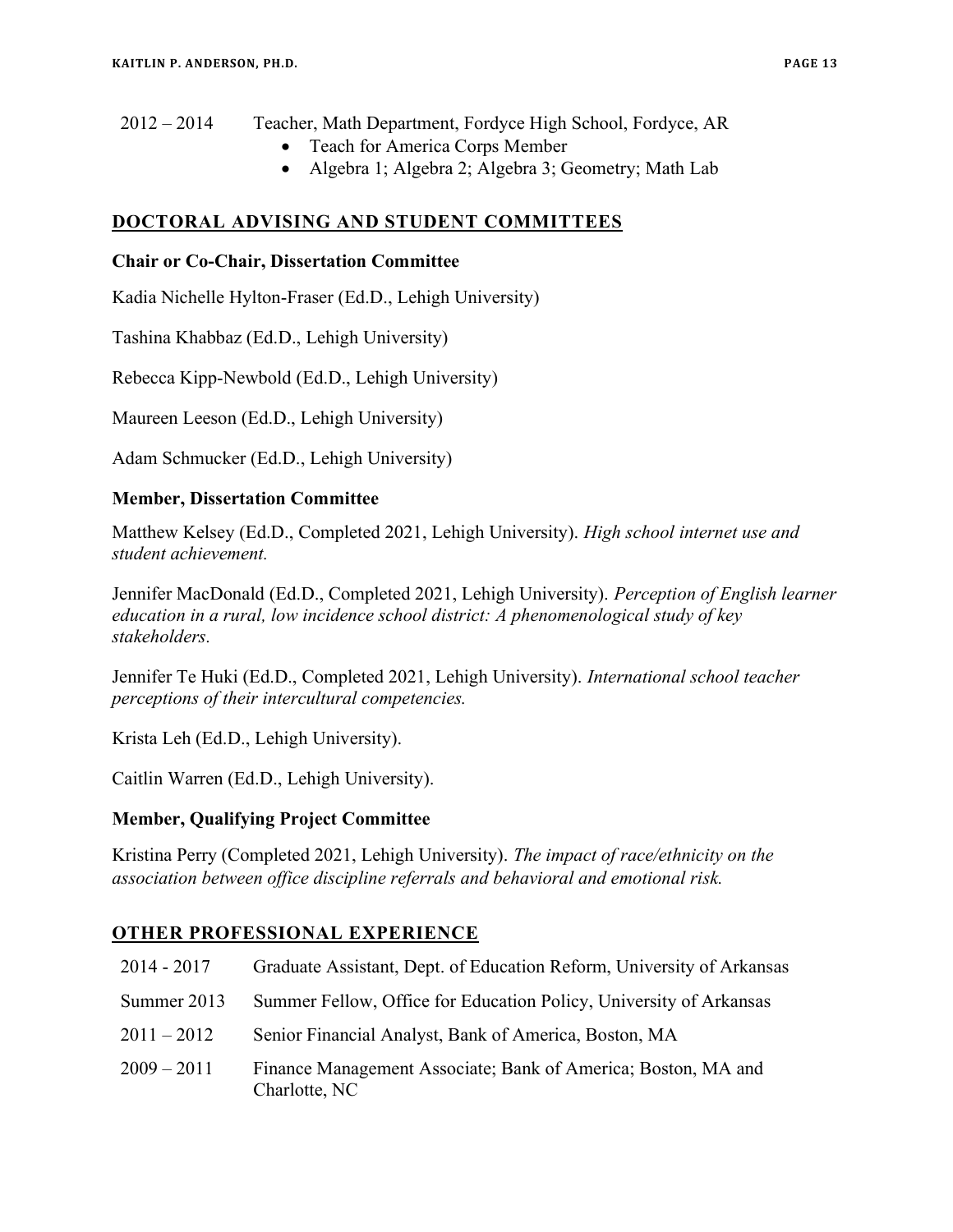#### PROFESSIONAL ASSOCIATION MEMBERSHIPS

| 2020 – Present Member, Annual Conference Program Committee, Association for<br><b>Education Finance and Policy</b> |
|--------------------------------------------------------------------------------------------------------------------|
| 2018 – Present Member, American Educational Research Association; Divisions A and L                                |
| 2015 – Present Member, Association for Education Finance and Policy                                                |
| 2015 – Present Member, Association for Public Policy Analysis and Management                                       |

## MEDIA MENTIONS

- Ali, S. S. (2021, October 31). 'Growing awareness': Schools focus new policies on equity with students back in school. NBC News. Retrieved from: https://www.nbcnews.com/news/usnews/growing-awareness-schools-focus-new-policies-equity-students-back-schooln1282578
- Barnum, M. (2018, February 16). Arkansas passed a law banning suspension for truancy. Then it was largely ignored. Chalkbeat. Retrieved from: https://www.chalkbeat.org/2018/2/16/21104358/arkansas-passed-a-law-banningsuspensions-for-truancy-then-it-was-largely-ignored
- Bausman, K. (2021, October 21). Busing the school-to-prison pipeline takes more than diversity training: The school-to-prison pipeline cannot be sufficiently addressed by simply containing the possible influence of implicit bias among educators [Opinion]. The Hill: Changing America. Retrieved from: https://thehill.com/changingamerica/opinion/577843-busting-the-school-to-prison-pipeline-takes-more-than-diversity
- Chambers, J. (2019, January 15). No evidence yet bus loop enticing students to return to Detroit schools. The Detroit News. Retrieved from: https://www.detroitnews.com/story/news/education/2019/01/15/no-evidence-bus-loopenticing-students-return-detroit-schools/2576579002/
- Grabenstein, H. (2018, October 13). Arkansas schools regularly suspend truant kids despite ban. Associated Press. Retrieved from: https://apnews.com/article/9f65b0e5c42d4dfdbcd16b19bf1dc246
- Hardy, B. (2016, September 29). The discipline gap: Research shows Arkansas schools punish African-American students more frequently and more harshly than their white peers. Arkansas Times. Retrieved from: https://arktimes.com/news/coverstories/2016/09/29/the-discipline-gap
- Hochbein, K. (2021, April 14). Kaitlin Anderson seeks to understand the impact of school suspensions on academic outcomes. *Lehigh Research Review*. Retrieved from: